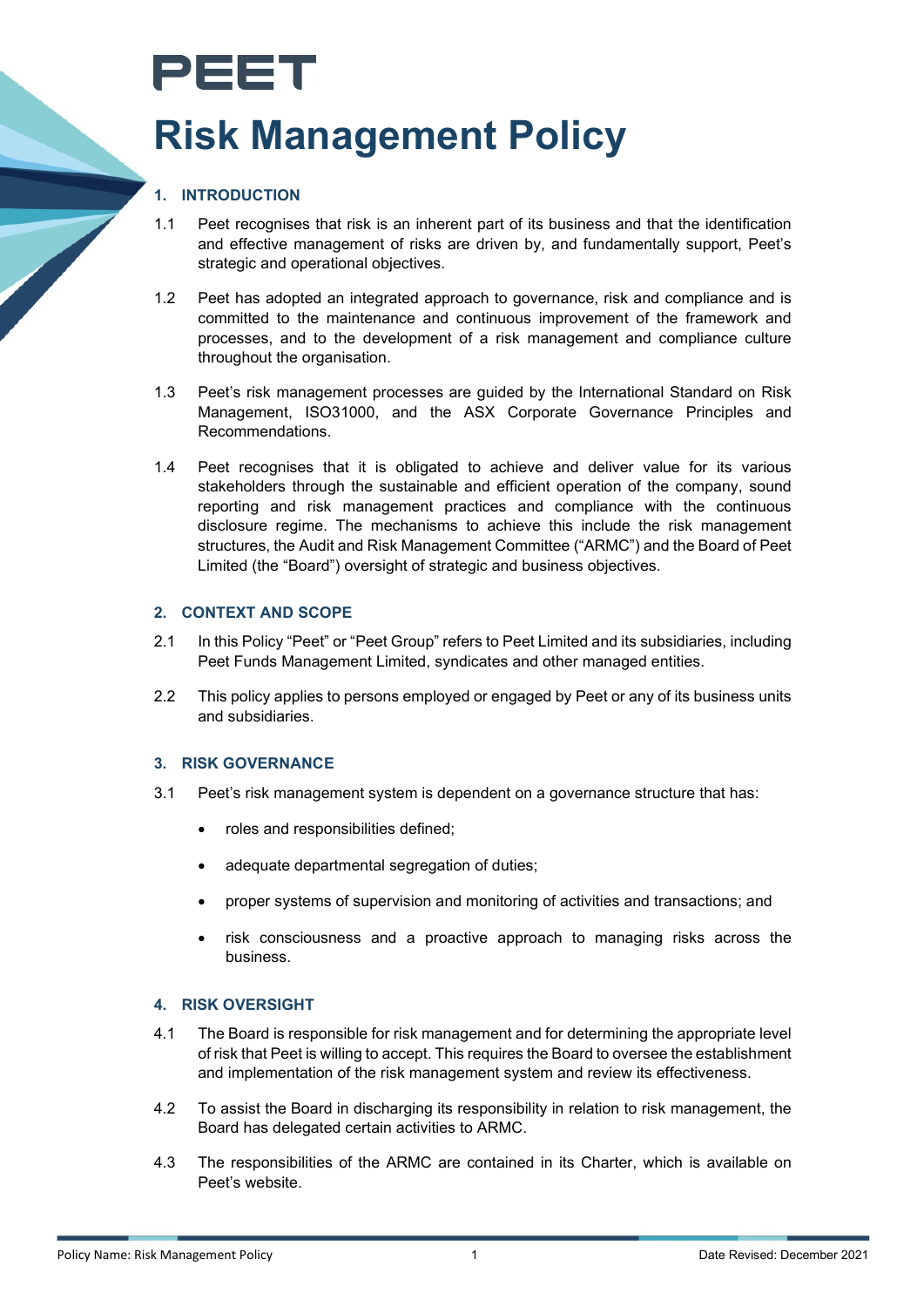- 4.4 The active identification of risks and implementation of mitigation measures is the responsibility of Peet management.
- 4.5 The Board has also delegated authority to the Risk Management Operating Committee ("RMOC") to oversee the operation of, and report on, certain risk management policies and procedures. The Senior Executives are operationally responsible for their own business units however, coordination of day-to-day risk management matters, as part of Peet's overall corporate governance, is the responsibility of the Group Company Secretary.
- 4.6 A diagram summarising Peet's risk management reporting framework is included as Annexure A.

#### **5. RISK MANAGEMENT RELATED POLICIES**

- 5.1 Peet maintains a comprehensive set of policies and procedures which form an integral part of its risk management framework. They include, but are not limited to:
	- financial approval limits;
	- delegated approval authorities;
	- multiple layers of review in respect to the preparation of formal documents;
	- multiple layers of review in respect to the preparation of financial information, including half-year reviews and full-year audits, as required under the Corporations Act 2001 and/or specific transaction documentation;
	- continuous disclosure and external communications;
	- conflicts of interest:
	- risk referral and incident reporting;
	- compliance reporting;
	- interest rate exposure management;
	- workplace health and safety;
	- IT disaster recovery;
	- major incident response;
	- Code of Conduct and Ethics;
	- Whistleblower Policy; and
	- employee Guidelines for Dealing in Securities.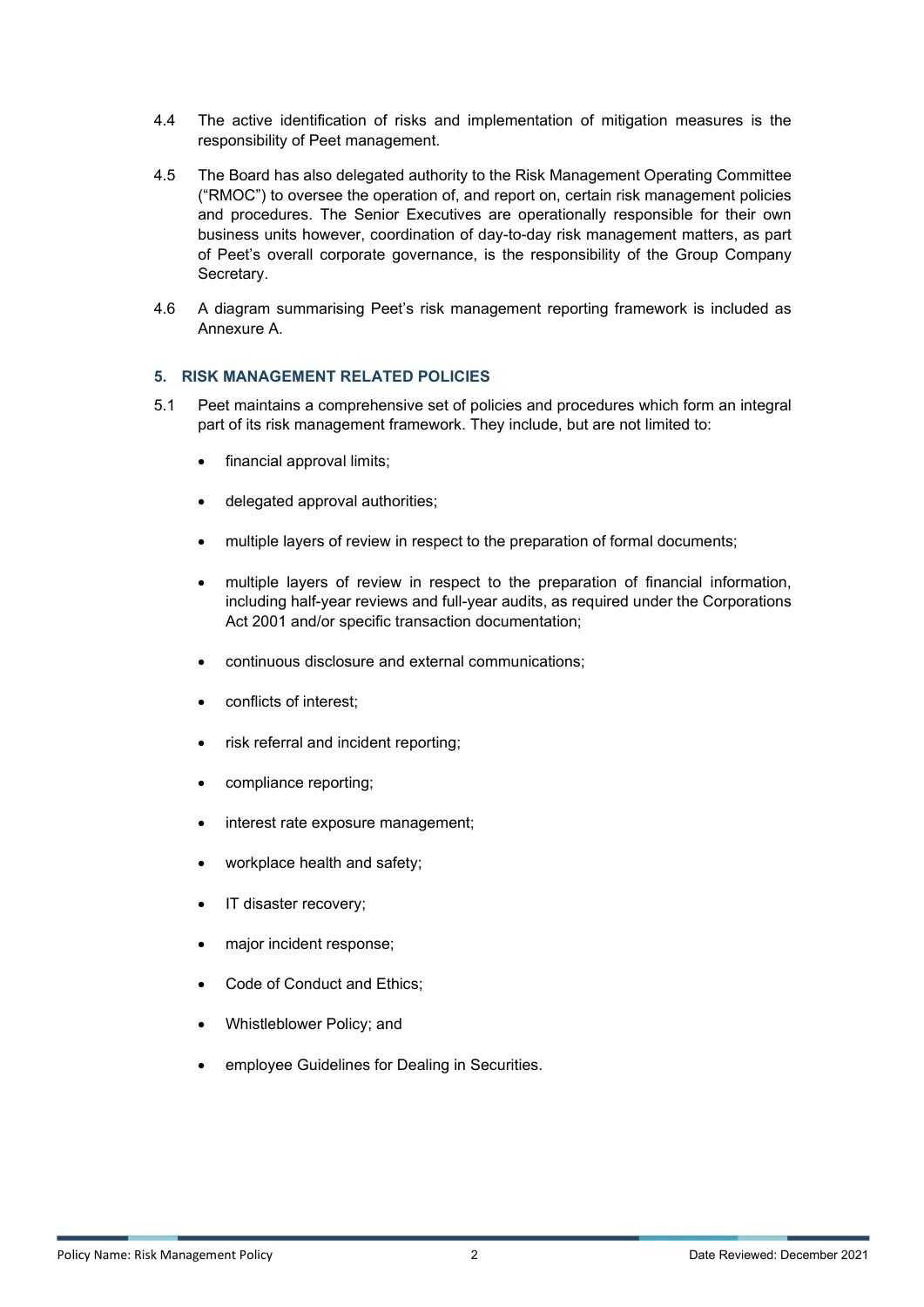#### **6. RISK MONITORING AND MEASUREMENT**

- 6.1 The Risk Management Plan is the primary mechanism to bring corporate, business and operational/functional strategies together to ensure appropriate risk mitigation initiatives are implemented.
- 6.2 The actual risk identification, risk analysis, risk evaluation and risk treatments are aligned with the principles of continuous improvement in relation to risk management. It requires management (through the RMOC) to continually identify, assess, mitigate, review and report risks within the Peet Group so that all risks are mitigated and managed to an acceptable level.
- 6.3 The RMOC meets regularly and monitors reports from Business Units.

### **7. POLICY REVIEW**

7.1 The Board is responsible for approving and reviewing this policy, via the ARMC, as required, and at least on an annual basis.